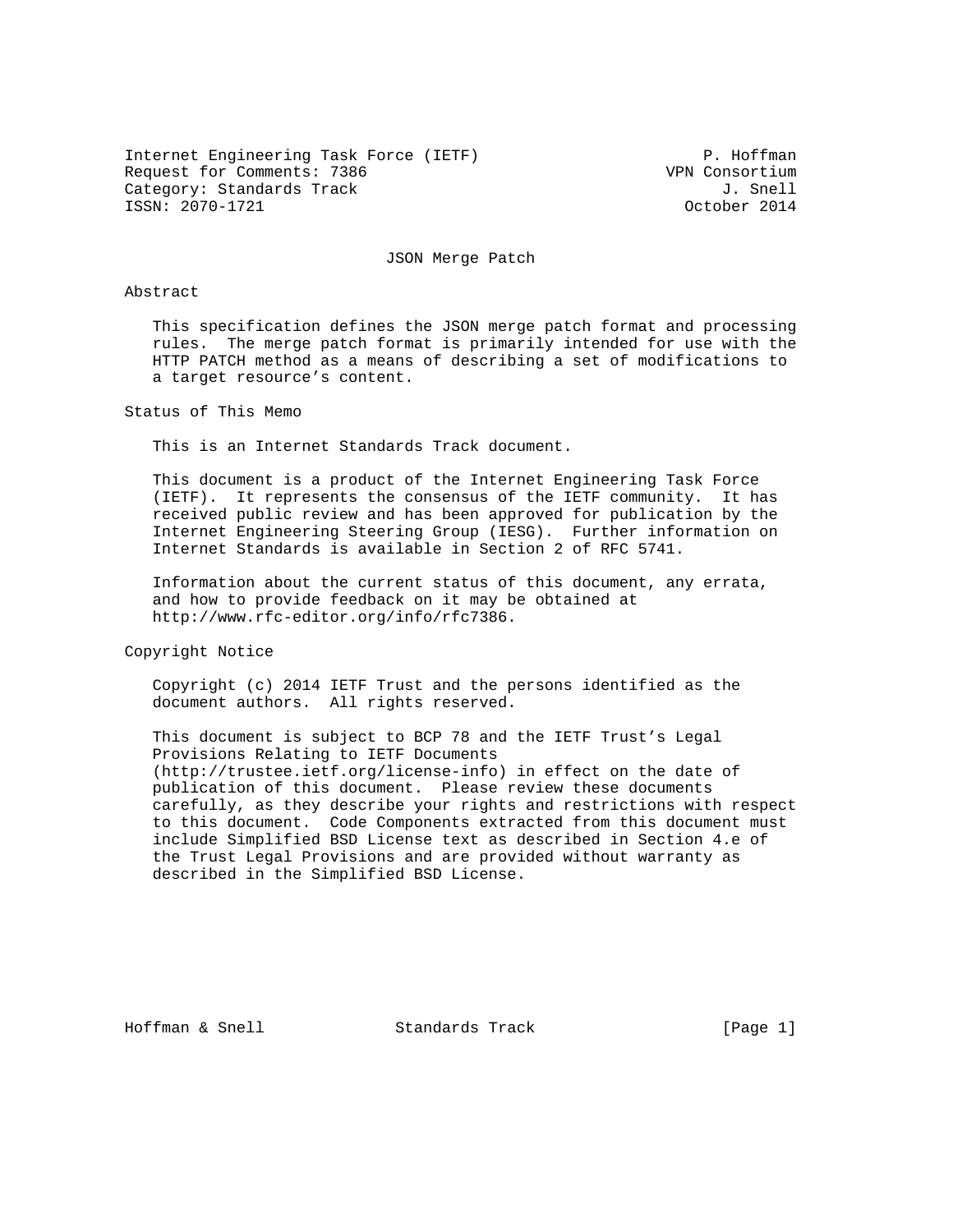Table of Contents

|  | 2. Processing Merge Patch Documents |  |  |  |  |  |  |  | $\overline{\phantom{a}3}$ |
|--|-------------------------------------|--|--|--|--|--|--|--|---------------------------|
|  |                                     |  |  |  |  |  |  |  | $\overline{4}$            |
|  |                                     |  |  |  |  |  |  |  | .5                        |
|  |                                     |  |  |  |  |  |  |  | - 6                       |
|  |                                     |  |  |  |  |  |  |  |                           |
|  |                                     |  |  |  |  |  |  |  | $\overline{7}$            |
|  |                                     |  |  |  |  |  |  |  | 7                         |
|  | Appendix A. Example Test Cases      |  |  |  |  |  |  |  | - 8                       |
|  |                                     |  |  |  |  |  |  |  | - 9                       |
|  |                                     |  |  |  |  |  |  |  |                           |

## 1. Introduction

 This specification defines the JSON merge patch document format, processing rules, and associated MIME media type identifier. The merge patch format is primarily intended for use with the HTTP PATCH method [RFC5789] as a means of describing a set of modifications to a target resource's content.

 A JSON merge patch document describes changes to be made to a target JSON document using a syntax that closely mimics the document being modified. Recipients of a merge patch document determine the exact set of changes being requested by comparing the content of the provided patch against the current content of the target document. If the provided merge patch contains members that do not appear within the target, those members are added. If the target does contain the member, the value is replaced. Null values in the merge patch are given special meaning to indicate the removal of existing values in the target.

For example, given the following original JSON document:

```
\{ "a": "b",
         "c": {
        "d": "e",
        "f": "g"
         }
        }
```
Hoffman & Snell Standards Track [Page 2]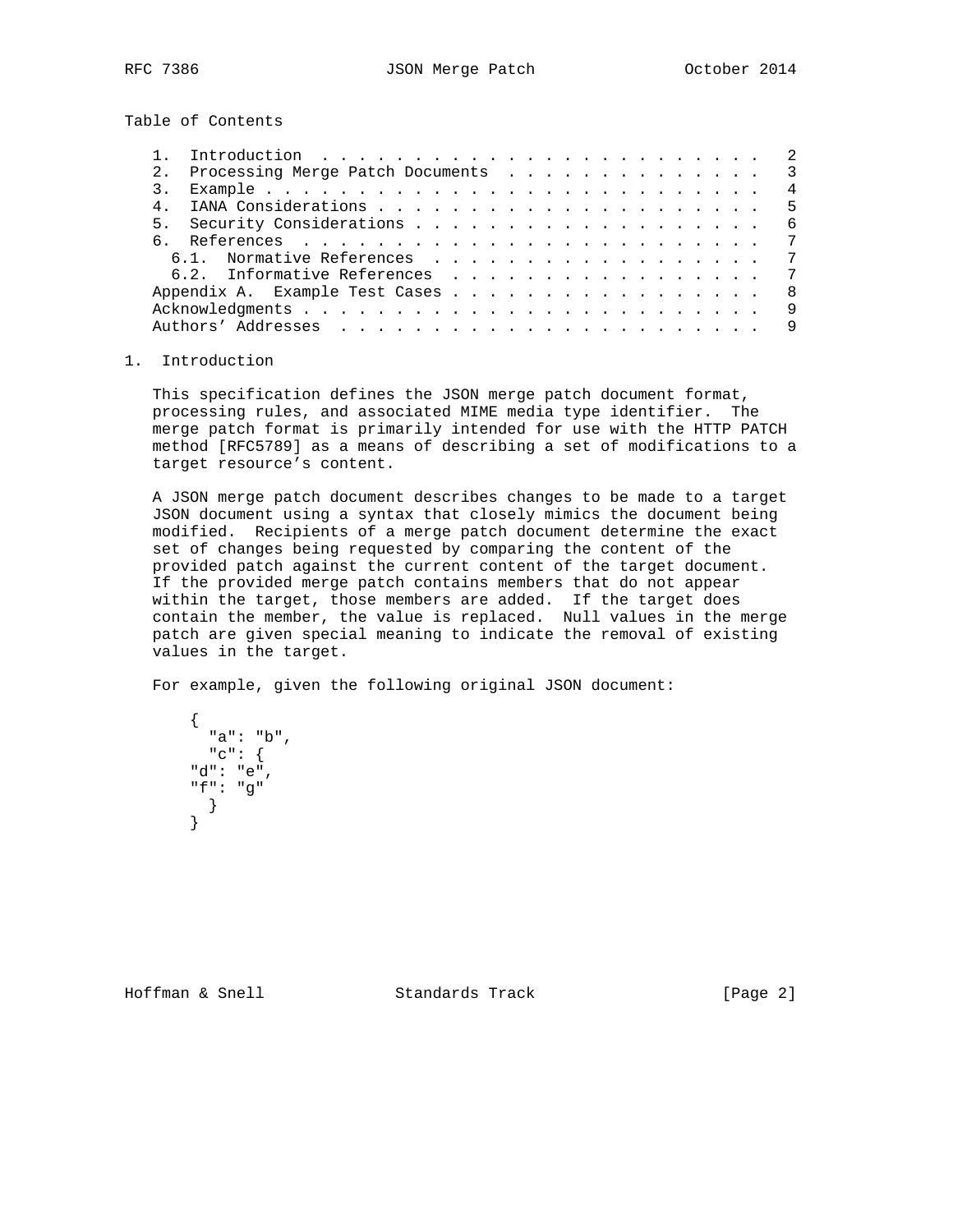Changing the value of "a" and removing "f" can be achieved by sending:

```
 PATCH /target HTTP/1.1
       Host: example.org
       Content-Type: application/merge-patch+json
\{ "a":"z",
         "c": {
        "f": null
        }
       }
```
 When applied to the target resource, the value of the "a" member is replaced with "z" and "f" is removed, leaving the remaining content untouched.

 This design means that merge patch documents are suitable for describing modifications to JSON documents that primarily use objects for their structure and do not make use of explicit null values. The merge patch format is not appropriate for all JSON syntaxes.

2. Processing Merge Patch Documents

 JSON merge patch documents describe, by example, a set of changes that are to be made to a target resource. Recipients of merge patch documents are responsible for comparing the merge patch with the current content of the target resource to determine the specific set of change operations to be applied to the target.

 To apply the merge patch document to a target resource, the system realizes the effect of the following function, described in pseudocode. For this description, the function is called MergePatch, and it takes two arguments: the target resource document and the merge patch document. The Target argument can be any JSON value or undefined. The Patch argument can be any JSON value.

Hoffman & Snell Standards Track [Page 3]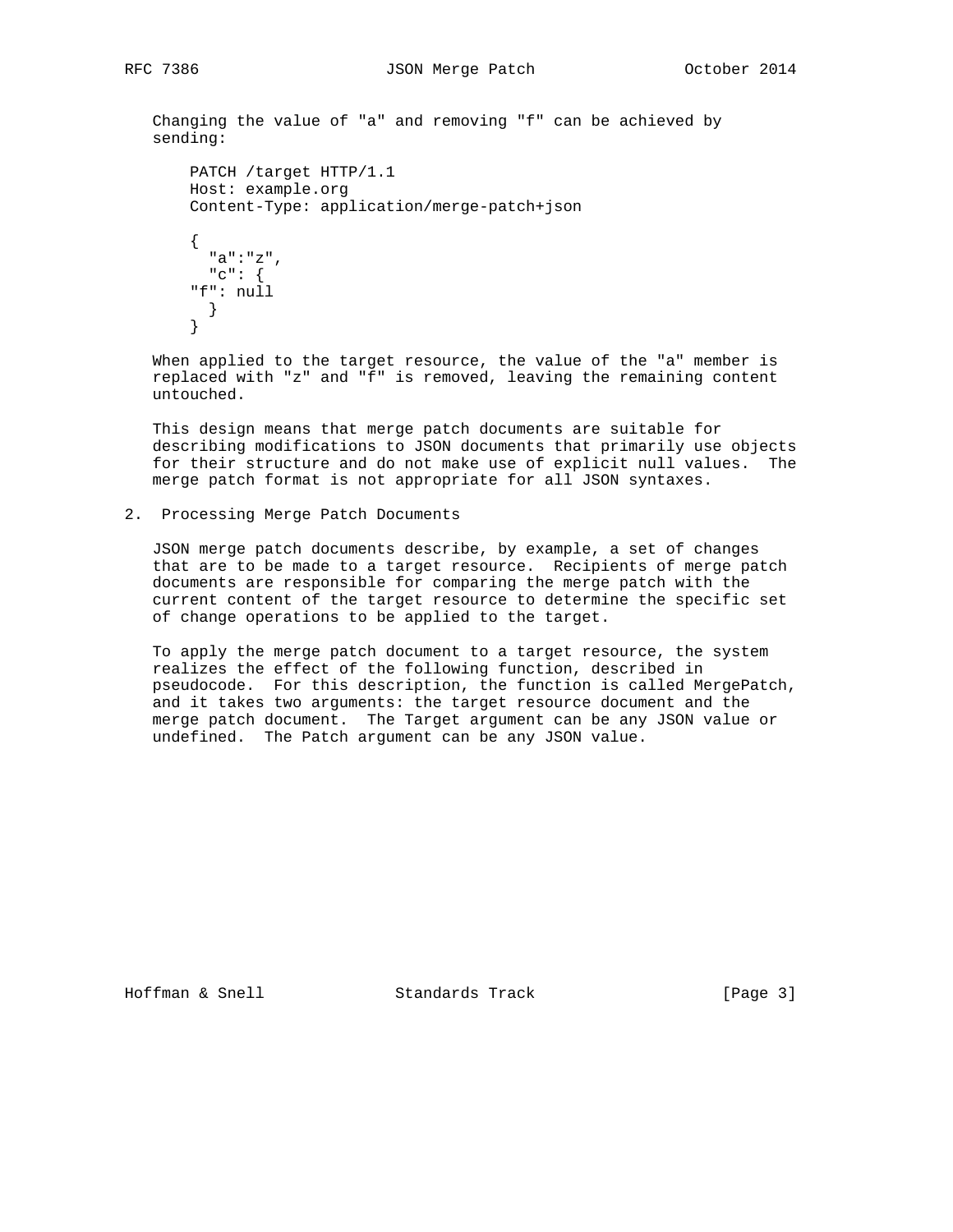define MergePatch(Target, Patch): if Patch is an Object: if Target is not an Object: Target =  $\{\}$  # Ignore the contents and set it to an empty Object for each Name/Value pair in Patch: if Value is null: if Name exists in Target: remove the Name/Value pair from Target else: Target[Name] = MergePatch(Target[Name], Value) return Target else: return Patch

 There are a few things to note about the function. If the patch is anything other than an object, the result will always be to replace the entire target with the entire patch. Also, it is not possible to patch part of a target that is not an object, such as to replace just some of the values in an array.

 The MergePatch operation is defined to operate at the level of data items, not at the level of textual representation. There is no expectation that the MergePatch operation will preserve features at the textual-representation level such as white space, member ordering, number precision beyond what is available in the target's implementation, and so forth. In addition, even if the target implementation allows multiple name/value pairs with the same name, the result of the MergePatch operation on such objects is not defined.

## 3. Example

Given the following example JSON document:

```
 {
   "title": "Goodbye!",
  "author" : {
 "givenName" : "John",
 "familyName" : "Doe"
   },
   "tags":[ "example", "sample" ],
  "content": "This will be unchanged"
 }
```
Hoffman & Snell Standards Track [Page 4]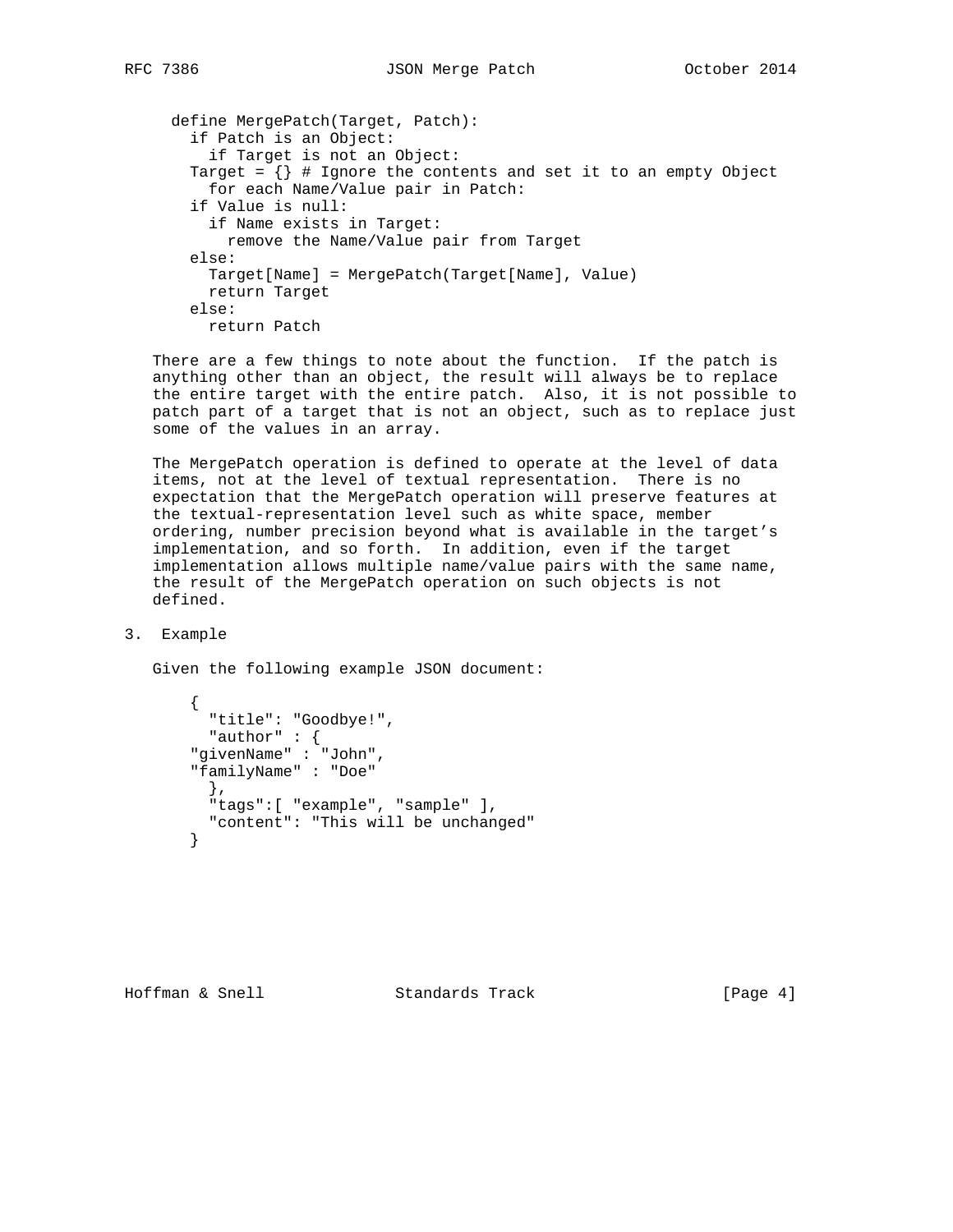A user agent wishing to change the value of the "title" member from "Goodbye!" to the value "Hello!", add a new "phoneNumber" member, remove the "familyName" member from the "author" object, and replace the "tags" array so that it doesn't include the word "sample" would send the following request:

```
 PATCH /my/resource HTTP/1.1
 Host: example.org
 Content-Type: application/merge-patch+json
 {
   "title": "Hello!",
   "phoneNumber": "+01-123-456-7890",
   "author": {
 "familyName": null
   },
   "tags": [ "example" ]
 }
```
The resulting JSON document would be:

```
\{ "title": "Hello!",
          "author" : {
        "givenName" : "John"
          },
          "tags": [ "example" ],
          "content": "This will be unchanged",
          "phoneNumber": "+01-123-456-7890"
        }
```
4. IANA Considerations

 This specification registers the following additional MIME media types:

Type name: application

Subtype name: merge-patch+json

Required parameters: None

Optional parameters: None

 Encoding considerations: Resources that use the "application/ merge-patch+json" media type are required to conform to the "application/json" media type and are therefore subject to the same encoding considerations specified in Section 8 of [RFC7159].

Hoffman & Snell Standards Track [Page 5]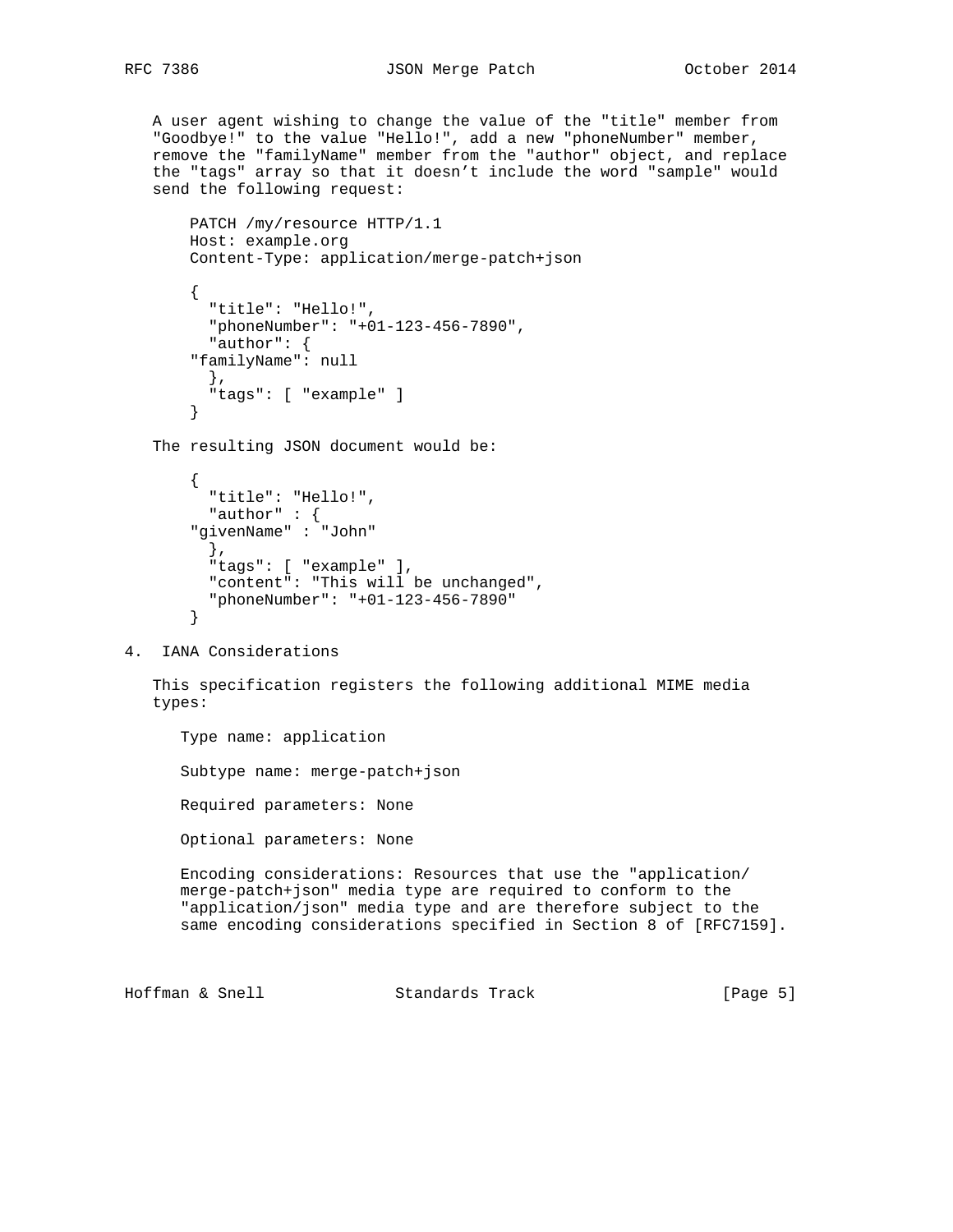Security considerations: As defined in this specification Published specification: This specification. Applications that use this media type: None currently known. Additional information: Magic number(s): N/A File extension(s): N/A Macintosh file type code(s): TEXT Person & email address to contact for further information: IESG Intended usage: COMMON Restrictions on usage: None Author: James M. Snell <jasnell@gmail.com> Change controller: IESG

5. Security Considerations

 The "application/merge-patch+json" media type allows user agents to indicate their intention for the server to determine the specific set of change operations to be applied to a target resource. As such, it is the server's responsibility to determine the appropriateness of any given change as well as the user agent's authorization to request such changes. How such determinations are made is considered out of the scope of this specification.

 All of the security considerations discussed in Section 5 of [RFC5789] apply to all uses of the HTTP PATCH method with the "application/merge-patch+json" media type.

Hoffman & Snell **Standards Track** [Page 6]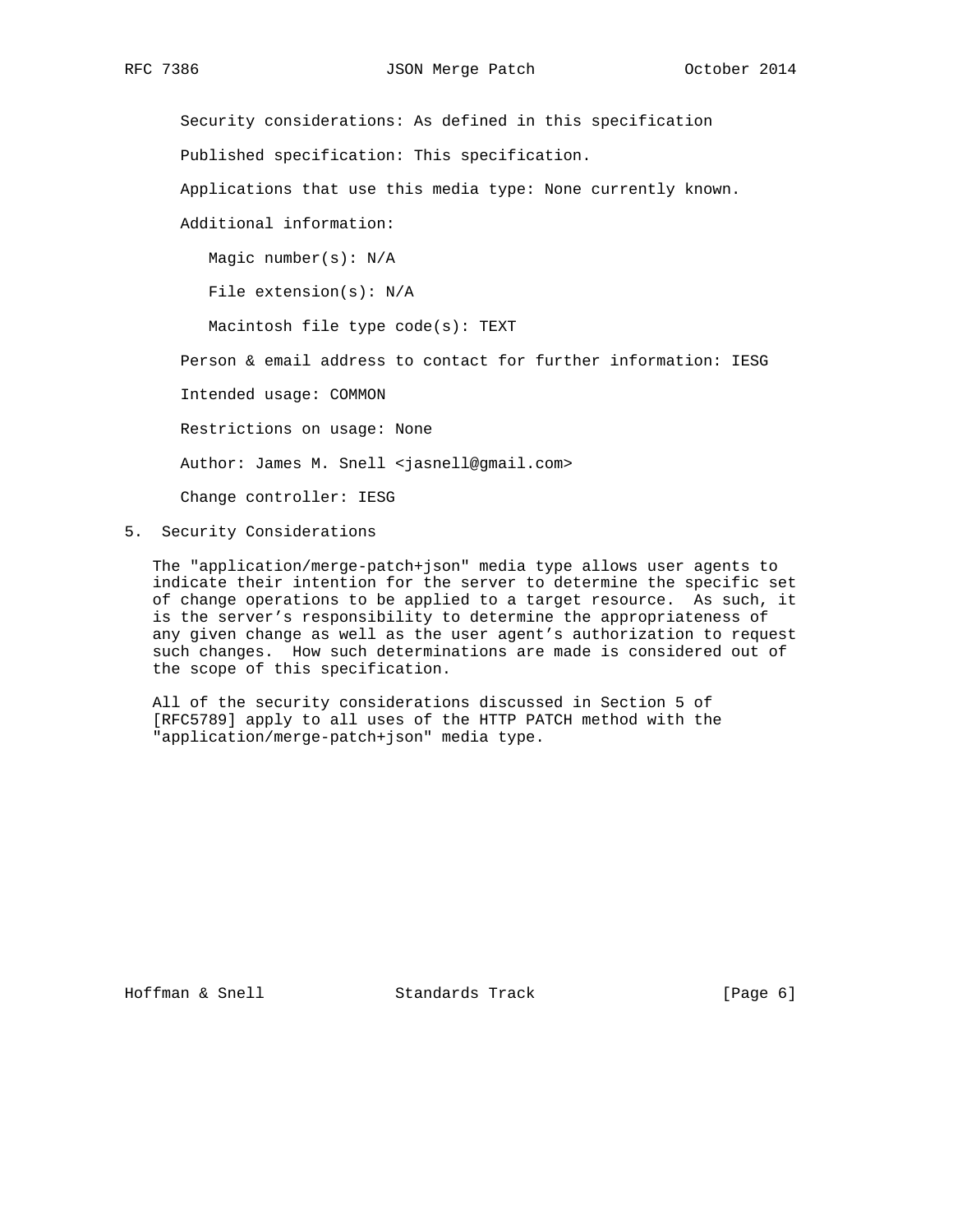# 6. References

- 6.1. Normative References
	- [RFC7159] Bray, T., "The JavaScript Object Notation (JSON) Data Interchange Format", RFC 7159, March 2014, <http://www.rfc-editor.org/info/rfc7159>.
- 6.2. Informative References
	- [RFC5789] Dusseault, L. and J. Snell, "PATCH Method for HTTP", RFC 5789, March 2010, <http://www.rfc-editor.org/info/rfc5789>.

Hoffman & Snell Standards Track [Page 7]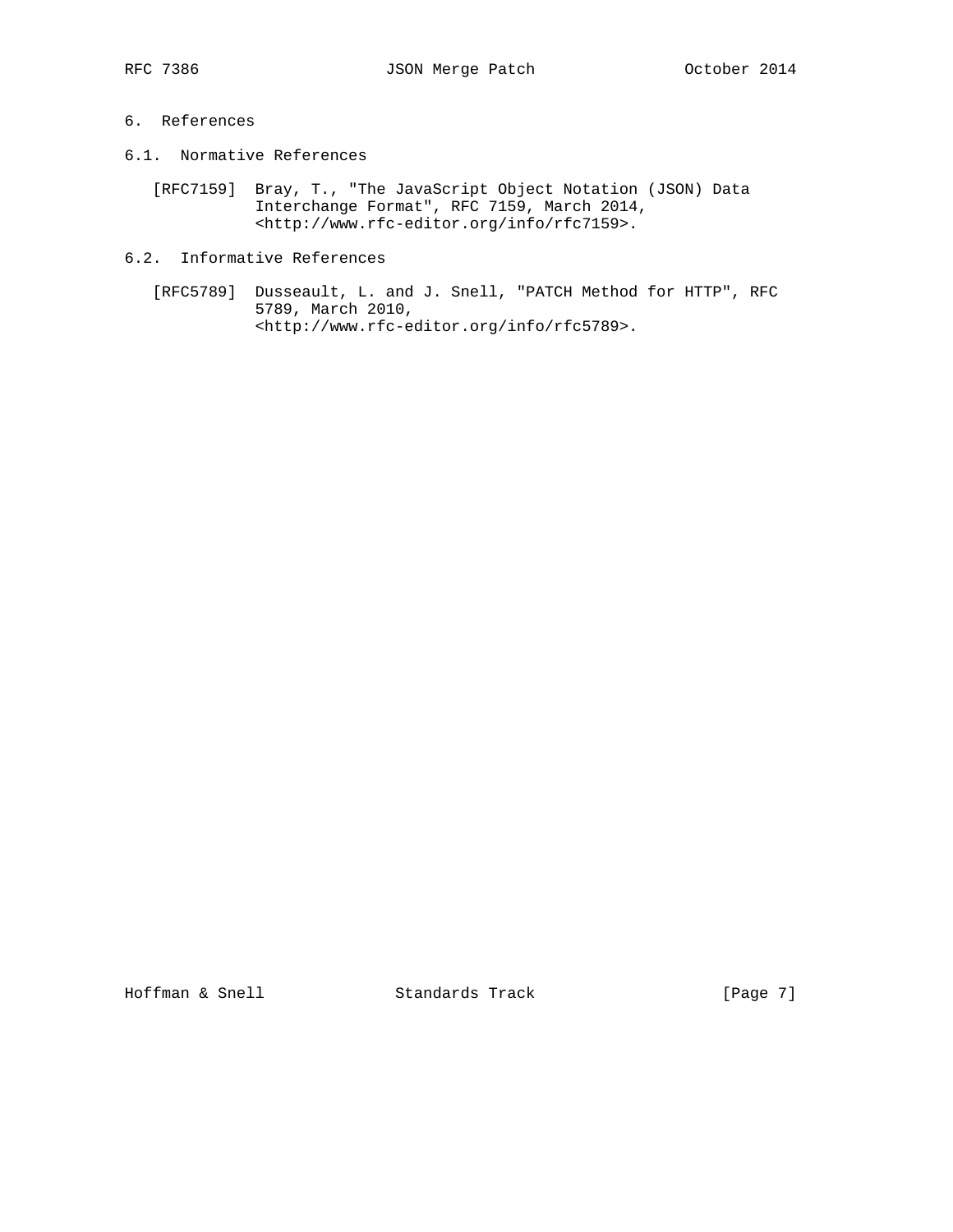| Appendix A. | Example Test Cases |  |  |
|-------------|--------------------|--|--|
|-------------|--------------------|--|--|

| ORIGINAL                                                                                             | PATCH                                                     | RESULT                                                                                                          |
|------------------------------------------------------------------------------------------------------|-----------------------------------------------------------|-----------------------------------------------------------------------------------------------------------------|
| ${ "a": "b" }$                                                                                       | {"a":"c"}                                                 | ${''a": "c"}$                                                                                                   |
| ${ "a": "b" }$                                                                                       | ${ "b": "c" }$                                            | {"a":"b",<br>" $b$ ":" $c$ "}                                                                                   |
| ${ "a": "b" }$                                                                                       | ${ "a":null }$                                            | $\{\}$                                                                                                          |
| {"a":"b",<br>" $b$ ":" $c$ "}                                                                        | ${ "a":null }$                                            | ${ "b": "c" }$                                                                                                  |
| ${ "a": [ "b"] }$                                                                                    | ${ "a": "c" }$                                            | {"a":"c"}                                                                                                       |
| ${ "a": "c" }$                                                                                       | ${ "a": [ "b"] }$                                         | ${ "a": [ "b" ] }$                                                                                              |
| ${^\texttt{''a":}\atop{^\texttt{''b":}\atop^\texttt{''c"\atop^\texttt{''c"\atop^\texttt{''}}}}$<br>} | {"a": {<br>"b": "d",<br>" $c$ ": $null$ }<br>ł            | ${\begin{matrix} \n^{\cdot} a \cdot \cdot & \n^{\cdot} b \cdot \cdot & \n^{\cdot} d \cdot \n\end{matrix}}$<br>ł |
| {"a": [<br>${ "b": "c" }$<br>1<br>ł                                                                  | ${ "a": [1]}$                                             | ${ "a": [1]}$                                                                                                   |
| [ "a", "b" ]                                                                                         | [ "c", "d" ]                                              | [ "c", "d" ]                                                                                                    |
| {"a":"b"}                                                                                            | ["c"]                                                     | ["c"]                                                                                                           |
| ${ "a": "foo" }$                                                                                     | null                                                      | null                                                                                                            |
| ${ "a": "foo" }$                                                                                     | "bar"                                                     | "bar"                                                                                                           |
| ${ "e":null }$                                                                                       | ${ "a": 1 }$                                              | $\{$ "e":null,<br>$"a" : 1\}$                                                                                   |
| [1, 2]                                                                                               | {"a":"b",<br>"c":null                                     | ${ "a": "b" }$                                                                                                  |
| $\{\}$                                                                                               | $\{$ "a":<br>$\{\n"bb"\colon$<br>{ "ccc":<br>$null$ } } } | $\{$ "a":<br>$\{\n"bb"\colon$<br>$\{\}\}$                                                                       |

Hoffman & Snell Standards Track [Page 8]